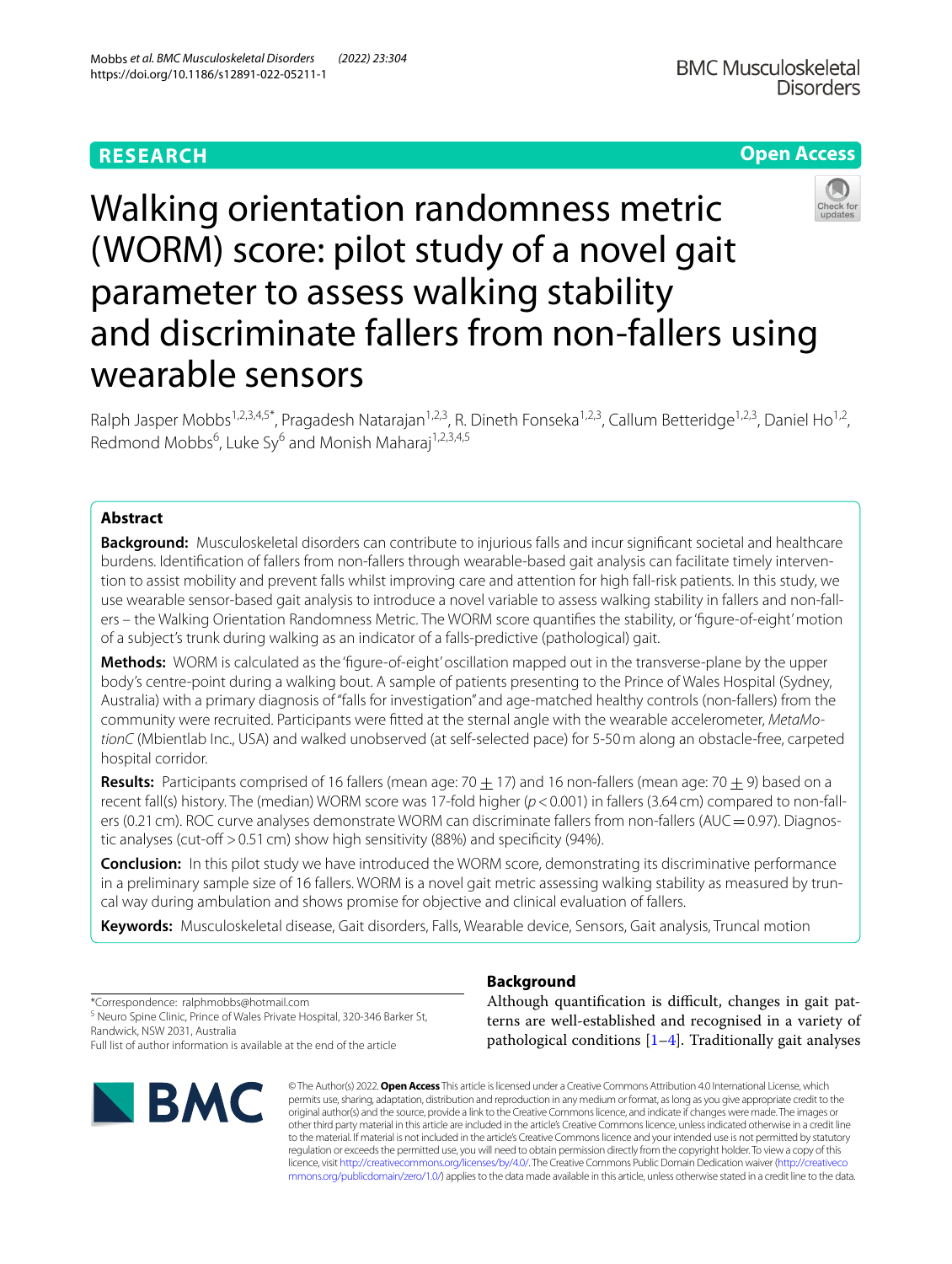are performed in two distinct settings, each with its own benefits and disadvantages. The first is the *laboratory setting* which is typically objective with high accuracy but may be limited by expense, time consumption, and specialised material  $[5-8]$  $[5-8]$ . Further, with such synthetic testing conditions there is speculation that patterns may not be refective of true everyday functions. In contrast the *clinical setting* (health care professional observation) may allow the observer to match one of several pathognomonic gait patterns, such as a Trendelenburg gait [\[9](#page-7-4), [10\]](#page-7-5), or neurogenic claudicant gait [[11\]](#page-7-6) to specifc pathologies but may be limited by the degree of fnite data able to be collected and the time for assessing the subject.

Inertial measurement units (IMU's), commonly known as 'wearable devices' (*wearables*), contain various microelectromechanical sensors (MEMS) including accelerometers, gyroscopes and magnetometers. They have recently appeared as an alternative to the existing methods of gait assessment in the clinical setting  $[12, 13]$  $[12, 13]$  $[12, 13]$ . They are small, cheap, and marry the convenience of clinical assessment with the accuracy and objectivity of laboratory gait assessment. Additionally, unlike both existing methods, *wearables* provide the ability to observe walking in the absence of an observer, such as a clinician, eliminating the presence of any 'white coat efect' in a laboratory or when studied by a clinician [\[14\]](#page-7-9). Greater conscious control of walking can result in a representation of 'best performance' when observed (rather than 'free-living' gait) with overestimated cadence and underestimated gait variability [[15\]](#page-7-10).

Current commercial wearables can accurately measure numerous gait metrics including gait velocity, stride length, stride time, cadence, and step count  $[12]$  $[12]$ . The latest generation of devices are now able to detect more nuanced features of the gait cycle including aberrant (variable or asymmetric) movements, exaggerated axial sway or range of joint motion [[13](#page-7-8)]. Despite this, integration to the health setting has been limited, though potential utility is great. In addition to assessing disability and post-intervention recovery, wearable devices may also be useful in the identifcation of falls-risk patients [\[16\]](#page-7-11).

Falls incur a signifcant disease burden annually, resulting in 695,771 deaths and a vast 35,940,787 disabilityadjusted life years (DALYs) lost globally during 2017 [[17\]](#page-7-12). Current falls-risk stratifcation strategies in clinical settings rely on structured questionnaires based on wellestablished risk factors including falls history, sedative medications, altered psychological states and gait or balance disorders. However, clinical accuracy in identifying patients at high risk of falls has been found to be limited [[18\]](#page-7-13), with Chapman et al's (2011) assessment of four common tools (including Morse Fall Scale and Hendrich II Fall Risk Model) demonstrating sensitivity to range from 57.1–100% and specificity from 24.9–69.3% [\[19](#page-7-14)]. There is a clear need to implement more accurate falls prediction and prevention strategies, particularly leveraging recent wearable sensor capabilities.

Falls may be caused by an interplay between (patientrelated) intrinsic and (environmental) extrinsic risk factors [[20–](#page-7-15)[23\]](#page-7-16). Despite multiple causes, balance and gait abnormalities have been consistently identifed in the literature as one of the primary causes [[21,](#page-7-17) [24](#page-7-18)[–26](#page-7-19)]. Objective studies of fallers' gait has demonstrated spatiotemporal alterations, with some of these variables such as gait velocity, cadence and stride length further explored for falls-classification  $[27, 28]$  $[27, 28]$  $[27, 28]$  $[27, 28]$  $[27, 28]$ . One hypothesis is that balance dysfunction and poor postural control account for inconsistent stepping patterns and therefore drive a greater gait variability [[29,](#page-7-22) [30\]](#page-7-23). As a consequence the stride-to-stride variability of gait parameters have also been found to be useful [[31](#page-7-24)], despite difering measures of standard deviation  $[32]$  $[32]$  or coefficient of variation being used to examine fall related gait behaviour [\[33](#page-7-26), [34\]](#page-7-27).

Previous wearable accelerometry studies of walking stability in fallers have assessed the smoothness and rhythm (variability) of acceleration patterns with the Lyapunov exponent  $[35, 36]$  $[35, 36]$  $[35, 36]$  $[35, 36]$ , autocorrelation coefficient [[34,](#page-7-27) [37](#page-7-30)] and harmonic ratio [[34,](#page-7-27) [38](#page-7-31), [39\]](#page-7-32). Previous authors have typically considered balance in the mediolateral, vertical, and anteroposterior planes [[34](#page-7-27), [39](#page-7-32)–[41\]](#page-7-33). Trunkbased sensor-placement has been widely employed as it is most proximal to the centre of mass (COM) [[33,](#page-7-26) [41](#page-7-33), [42\]](#page-7-34). Whilst most studies employed placement at the lumbar vertebrae [[33](#page-7-26), [39](#page-7-32), [42\]](#page-7-34), some have used chest-based sensor placement [[41](#page-7-33), [43\]](#page-7-35).

The COM is calculated to lie a few centimetres anterior to the lumbosacral joint [\[44](#page-7-36)], with most wearable sensor-based studies analysing COM motion opting for sensor-placement along the lumbar vertebrae [\[33](#page-7-26), [39](#page-7-32), [42\]](#page-7-34). However, these lumbosacral approximations do not entirely refect the movement of each individual body segment of ambulation (especially the upper limbs) which can largely infuence COM motion and walking stability [[45](#page-7-37), [46\]](#page-7-38). We hypothesise that sensor placement in the midline (anterior) chest wall captures truncal and limb motion, providing a holistic measure of walking stability.

Indeed, chest-based sensor placement has been validated in the literature to provide reliable and accurate measurement of postural [[41](#page-7-33), [47,](#page-7-39) [48\]](#page-8-0) and spatiotemporal gait parameters [\[43](#page-7-35), [49\]](#page-8-1). Chest-based sensor placement has also been previously used to measure truncal sway and assess ataxic gait [[50](#page-8-2), [51](#page-8-3)]. Previous studies have demonstrated fallers experience greater displacements and velocities of truncal sway in the anteroposterior and mediolateral planes [[52](#page-8-4)]. However, an integrative approach combining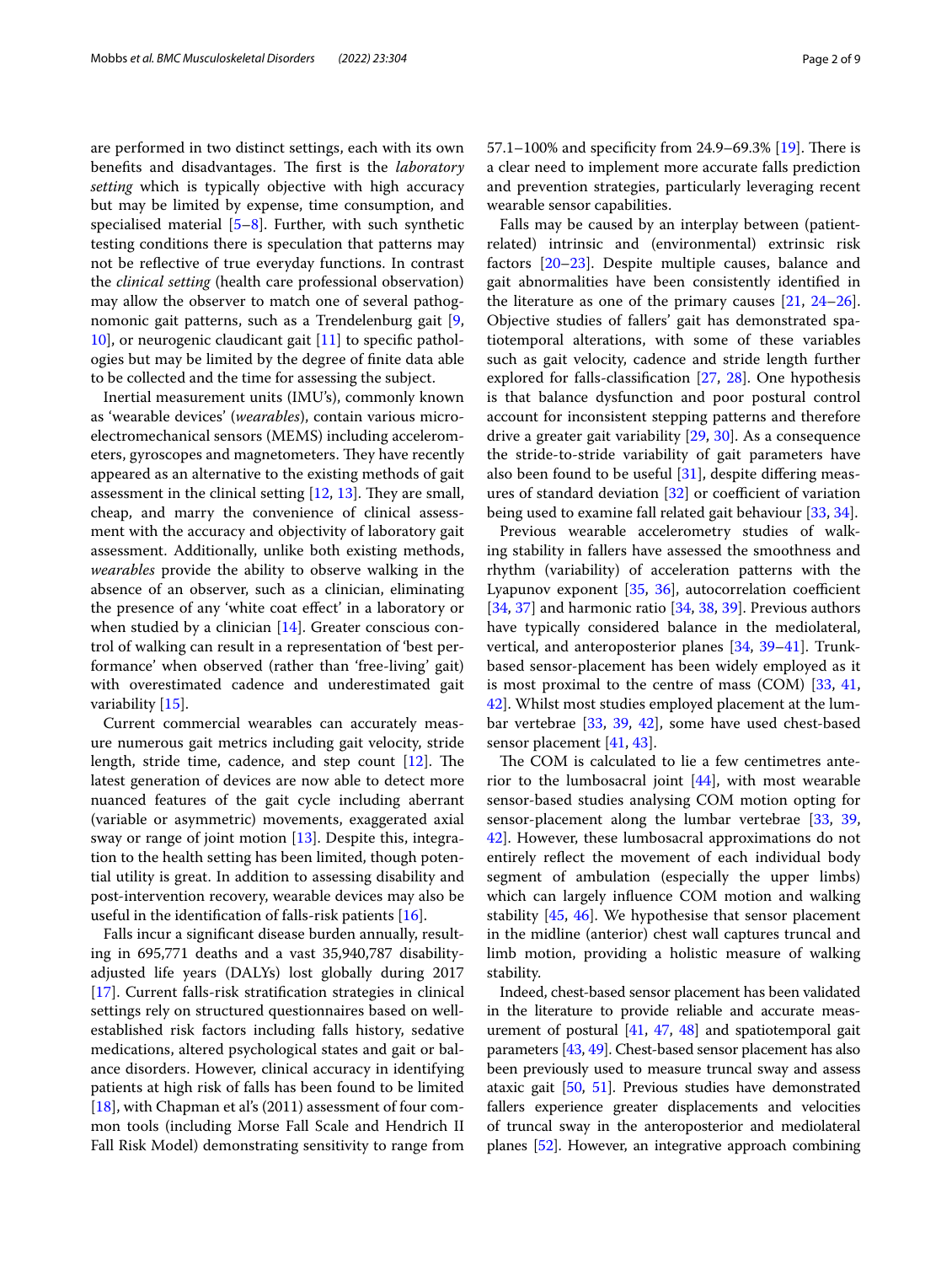accelerometric, gyroscopic and magnetometry inputs to measure movement of the trunk's centre-point in the transverse plane (i.e path lengths) has previously not been explored.

This technical description therefore aims to provide a standardised unit to assess walking stability and discriminate between fallers and non-fallers. Using a chest-based wearable device, we introduce a novel variable that quantifes the transverse-plane motion of a subject's trunk during walking – hereby referred to as the Walking Orientation Randomness Metric (WORM).

#### **Methods**

## **Walking orientation randomness metric (WORM)**

During walking, the summative motion of individual joint segments accelerates the trunk forwards of the base of support. With each step, the trunk also oscillates sideto-side (about 46mm), over each leg during its stance phase [[53,](#page-8-5) [54](#page-8-6)]. Subtracting the average forward velocity of the body, shows the subjects' trunk to therefore oscillate rhythmically left-right  $[45]$  $[45]$ . This lateral truncal displacement is pertinent from a clinical standpoint as lateral stability is ultimately compromised in many neurological and orthopaedic pathologies [\[55](#page-8-7)].

To assess the stability of this inverted pendulumlike motion during walking [[56](#page-8-8)[–58](#page-8-9)], the WORM score measures the 'fgure-of-eight' motion of the upper body derived from a chest-based wearable device as shown in Fig. [1](#page-2-0). The single-point IMU provides real-time quaternions that are subsequently converted to Euler angles. These three-dimensional angles are then used to calculate the trajectory of the subject's truncal sway (Eq. [1](#page-2-1)[–3](#page-2-2)). We first calculate the point  $p_t$  at time step t from the orientation of the body with respect the world frame,  ${}^{\mathbb{W}}R_t^B$ .<br>The body orientation,  ${}^{\mathbb{W}}R_t^B$ , is obtained from the orien-The body orientation,  $\cdot \cdot \kappa$ , is obtained from the orientation measured by the single point IMU,  $\cdot \cdot \cdot \cdot N_{R_t}$ , adjusted by a fixed sensor-to-body rotational offset,  ${}^{B}R_{0}^{S}$  as shown in Eq. [1.](#page-2-1) The sensor-to-body offset,  ${}^{B}R_{0}^{S}$ , was calculated<br>by assuming an upright pose (i.e.,  ${}^{W}R_{0}^{B} = I_{3x3}$ ) at t=0 as shown in Eq. [2](#page-2-3). Finally, point  $p_t$ , which is effectively the x and y coordinates of the body z axis with centre at the origin, is calculated using Eq. [3](#page-2-2) (the three-dimensional body orientation is projected in two-dimensions, the transverse plane). From point p<sub>t</sub>, WORM<sub>dist</sub> is calculated as the distance travelled in the transverse plane travel by  $p_t$ , (the length of the blue outline) measuring truncal motion during the walking bout (Fig. [1](#page-2-0)).

$$
{}^{W}R_{t}^{B} = {}^{W}\overset{\sim}{R}_{t}^{S} \left({}^{B}R_{0}^{S}\right)^{t}
$$
 (1)

$$
{}^{B}R_{0}^{S} = {}^{W}\overset{\smile S}{R_{0}} \tag{2}
$$



<span id="page-2-0"></span>measuring truncal motion during the walking bout.  $IMU=$  Inertial Measurement Unit, WORM=Walking Orientation Randomness Metric

<span id="page-2-2"></span>
$$
\mathbf{p}_{t} = \begin{bmatrix} 1 & 0 & 0 \\ 0 & 1 & 0 \end{bmatrix} \mathbf{W}_{R_{t}} \begin{bmatrix} 0 \\ 0 \\ 1 \end{bmatrix}
$$
 (3)

This  $WORM_{dist}$  output is subsequently averaged to time walked and to distance walked to derive the fnal WORM Score (hereafter referred to simply as WORM). Thus, WORM measures the "figure-of-eight" motion of the trunk in the transverse plane, averaged per metre and per second of walking.

## **Study participants**

<span id="page-2-3"></span><span id="page-2-1"></span>The participants of this study were a sample of patients presenting to the Prince of Wales Hospital (Sydney, Australia) with a primary diagnosis of "falls for investigation" in July–August 2020. During their acute hospital admission, study parameters and risks were discussed, and consent obtained. Participants lacking the ability to walk any distance without a form of support (walking stick or frame) were excluded. Participants with any form of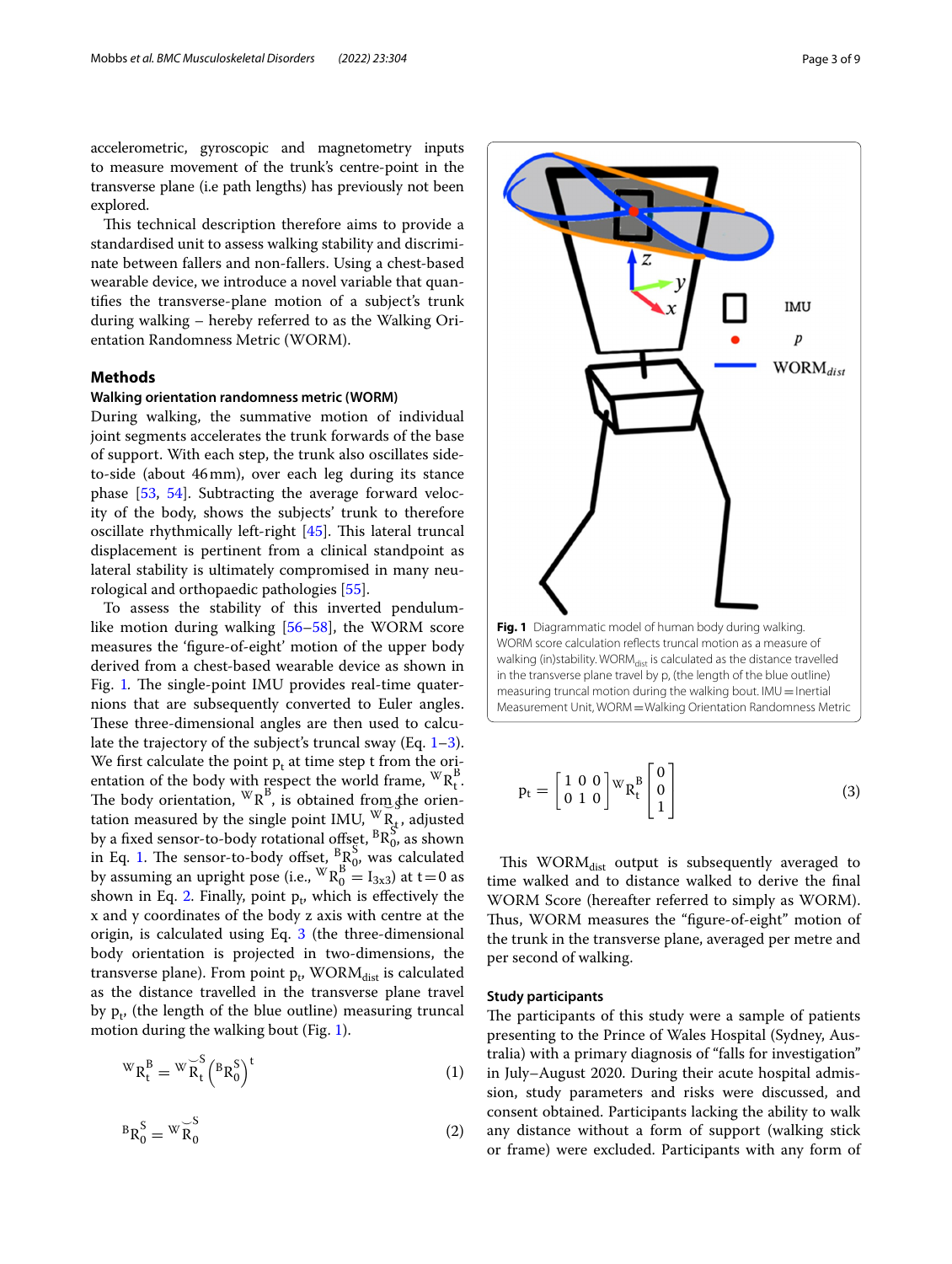orthopaedic injury following their fall (for instance neck of femur fracture), that may exacerbate their gait dysfunction were also excluded. Included patients underwent a semi-structured interview to obtain demographic information and assess eligibility. To be included in the "fallers" group, the fall must have been unrelated to a medication event and the patient must have intact binocular vision without concurrent visual pathologies. Age-matched "non-faller" controls were recruited from the community following a similar semi-structured interview. Ethics for this study was obtained from the South Eastern Sydney Local Health District, with reference code 17/184.

## **Study design**

A retrospective study design was used to group fallers, based on recent history of falls (in the week of community ambulation preceding admission). A retrospective study design was opted for this pilot study due to the ethical concerns and technical difficulties of prospective long term community follow-up of 'potential fallers'. Moreover, categorisation of faller status based on recent history of falls is reasonably justifed by the fact that history of previous falls strongly predicts future falls [[20,](#page-7-15) [21](#page-7-17), 59. The authors of the study believed that, assuming no major injuries had been sustained from the high fall population that their inpatient gait patterns were reasonably refective of their pre-fall pattern of ambulation. Controls were included to the non-fallers group, based on no previous history of falls and age-matching with participants of the fallers group.

#### **Sample size calculations**

Required sample size of 14 participants per group was calculated using the GPower 3.0 program to achieve at least 80% power given an efect size of 1. A recruitment target of at least 15 participants was therefore set for this preliminary study to account for any potential data losses.

## **Procedure**

Prior to the walk, participants were ftted at the sternal angle (Supplementary Materials - Appendix B) with an inertial measurement unit: the MetaMotion© (MMC) manufactured by Mbientlab Inc. (California, USA). In addition, patients wore a safety belt such that any fall during the subsequent walking event could be prevented by the 3 investigators who were in close proximity to the patient walking for safety. Following a short initial pause to orient the MMC device, participants walked a self-selected distance (5–50 m) with (mean  $+/-$  standard deviation) distance walked by fallers being 17 +/−18 m whilst non-fallers walked 49

+/−2.8 m. Participants walked as far as they could consent to walk safely, at a self-selected pace along a 50 m unobstructed pathway on level ground. Trials were discarded if the patient did (or could) not pause to orient the device, walk more than 5 m or required walking assistance during the bout.

## **Data processing**

The MMC is a wearable sensor that involves data fusion (using a Kalman flter) from a 16 bit 100Hz triaxial accelerometer, a 16 bit, 100 Hz triaxial gyroscope and a 0.3  $\mu$ T, 25Hz triaxial magnetometer. Captured data is stored as a matrix of the values corresponding to each time point (100 captures per second) for up to 20min of walking. For the purposes of this study, the MMC device recorded the entire walking trial, and the data captured was transmitted via Bluetooth™ to an Android™ smartphone running the IMUGait Recorder application developed for this study (Supplementary Materials - Appendix B). The IMUGait Recorder application then uploaded the raw data to a centralised database where a modifed version of Czech et al's open-source python program (IMU-GaitPy program) was used to process the gait metrics for that walking trial  $[60]$  $[60]$ , and visualise the WORM Score (Supplementary Materials - Appendix C). The MMC was used to measure truncal sway, and IMUGaitPy program was then used to calculate the Walking Orientation Randomness Metric (WORM) score.

#### **Statistical analysis**

Data analyses were performed using Prism 9 (Graph-Pad Software). Descriptive statistics were calculated for demographic variables including; age, gender, presence of diabetes and smoking. Spatiotemporal parameters of gait were calculated, and step (rather than stride) measurements chosen for calculations of asymmetry and variation due to greater reliability  $[61]$  $[61]$ . Differences between fallers and non-fallers were calculated using unpaired two-tailed t-test. Welch's correction was applied for variables with unequal variance and Mann Whitney U test used where non-normal distribution was present. Discriminative ability was assessed using the area under the curve values of receiver operating characteristic curves for each gait metric. Accuracy values were interpreted as follows:  $0.5 =$  test due to chance,  $0.7-0.9=$  moderate accuracy,  $0.9-1.0$  = very accurate,  $1.0$  = perfect test. Normality was assessed using Shapiro-Wilk tests and inspection of histograms. Statistical signifcance was considered with a  $p$ -value < 0.05.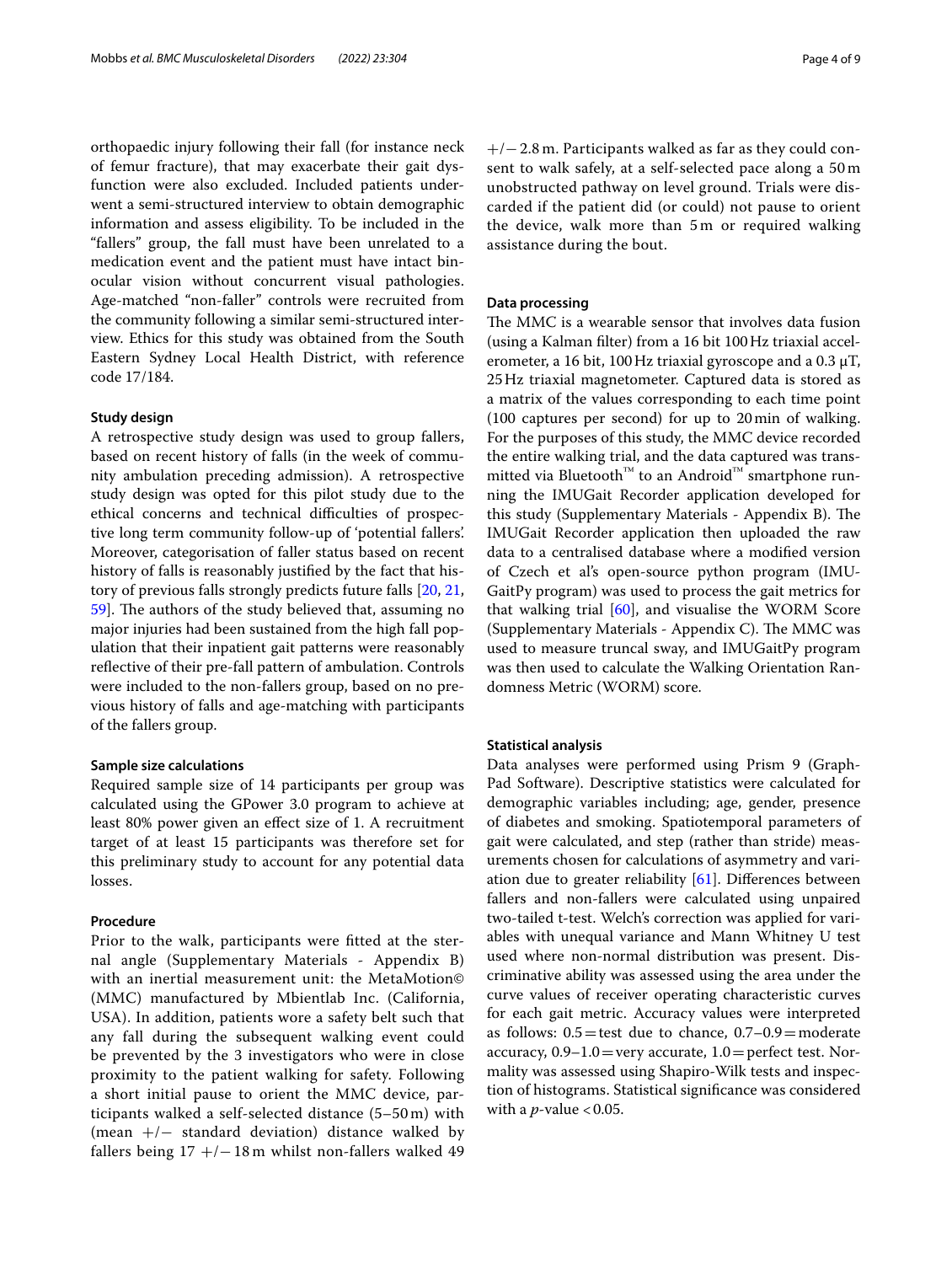## **Results**

#### **Participant demographics**

16 participants recruited as 'fallers' had a range of comorbidities including delirium, hip/knee osteoarthritis, lumbar radiculopathy, scoliosis, vestibular imbalance, cervical myelopathy, foot-drop and stroke-related hemiparesis. The 16 control participants recruited as 'non-fallers' also had various comorbidities consistent with their

<span id="page-4-0"></span>**Table 1** Demographic and clinical characteristics of fallers and non-fallers. *P* value represents statistical signifcance of diference between groups derived from Unpaired two-tailed t-test (Welch's correction\* applied if unequal variance), Mann Whitney U tests\*\* (if non-normal distribution) or Fisher's Exact Test† . Signifcant fndings are bolded

|                                            | <b>Fallers</b> | <b>Non-Fallers</b> | Ρ           |
|--------------------------------------------|----------------|--------------------|-------------|
|                                            |                |                    |             |
| N                                          | 16             | 16                 | n/a         |
| Age (mean $\pm$ SD, years)                 | $70 + 17$      | $70 + 9$           | $0.609*$    |
| Gender 'M' (%)                             | 8(50)          | 10(62.5)           | $0.722^{+}$ |
| Height (mean $+$ SD, cm)                   | $168 + 10$     | $174 + 11$         | 0.154       |
| Weight (mean $\pm$ SD, kg)                 | $73 + 19$      | $88 + 21$          | 0.042       |
| BMI (mean $\pm$ SD, kg/m <sup>2</sup> )    | $26 + 5.6$     | $29 + 5.6$         | 0.099       |
| Smoking (%)                                | 1(6.25)        | 0(0)               | n/a         |
| Diabetes (%)                               | 0(0)           | 2(12.5)            | n/a         |
| Daily Step Count (mean<br>$+/-$ SD, steps) | $650 + 540$    | $4420 + 4050$      | $< 0.001**$ |

age such as osteoarthritis of the spine and lower extremities, however had no history of falls. Demographic variables including age, gender ratios, smoking and diabetic status, body mass indices and height for these participants were not signifcantly diferent between fallers and non-fallers, with the exception of weight and daily step count (Table [1](#page-4-0)).

#### **Spatiotemporal gait parameters**

9 gait characteristics were measured across the four main gait domains of spatial, rhythm/temporal, asymmetry and variation metrics. 8 of these were signifcantly diferent between fallers and non-fallers (Table [2](#page-4-1)), and 7 of these remain signifcant following Bonferroni's corrections  $(p=0.05/13=0.0038)$  for multiple testing. Fallers have a typical gait pattern of signifcantly lower gait velocity  $(-43%)$ , step length  $(-27%)$  and cadence  $(-23%)$  significantly increased parameters include step time  $(+37%)$ , step time asymmetry  $(+305%)$  and variability in terms of gait velocity  $(+114%)$ , step time  $(+150%)$  and step length (+128%). Asymmetry in step length was not found to be significantly different  $(p=0.080)$  in fallers.

The ability of these spatiotemporal parameters of gait to diferentiate between fallers and non-fallers was assessed by statistically signifcant area under the curve (AUC) values of receiver operating characteristic (ROC) curves (Table [3](#page-5-0)). Good accuracy was found for most gait parameters with the highest accuracy found in gait

<span id="page-4-1"></span>**Table 2** Diferences in gait parameters between Fallers and Non-Fallers. P value represents statistical signifcance of diference between groups derived from Unpaired two-tailed t-test, Welch's corrected t-tests\*, or Mann Whitney U tests\*\*. WORM calculated as average distance (cm) per metre (mean/m) and per second (mean/s) of walking

|                                     | <b>Fallers</b>  | <b>Non-Fallers</b> | Between Group Differences (Fallers - Non-Fallers) |                                       |                |            |
|-------------------------------------|-----------------|--------------------|---------------------------------------------------|---------------------------------------|----------------|------------|
|                                     | $Mean + SD$     |                    | <b>Difference</b>                                 | Mean / Median 95% Confidence Interval | Difference (%) | P          |
| <b>Spatial Gait Metrics</b>         |                 |                    |                                                   |                                       |                |            |
| Gait Velocity (m/s)                 | $0.637 + 0.261$ | $1.13 + 0.252$     | $-0.489$                                          | $-0.674$ to $-0.304$                  | $-43%$         | < 0.001    |
| Step Length (cm)                    | $45.3 + 13.6$   | $62.0 + 13.7$      | $-16.8$                                           | $-26.6$ to $-6.90$                    | $-27%$         | 0.002      |
| <b>Rhythm/Temporal Gait Metrics</b> |                 |                    |                                                   |                                       |                |            |
| Cadence (steps/min)                 | $84.5 + 14.3$   | $109 + 7.57$       | $-24.8$                                           | $-33.2$ to $-16.5$                    | $-23%$         | $< 0.001*$ |
| Step Time (ms)                      | $757 + 139$     | $554 + 38.7$       | 203                                               | 127 to 279                            | $+37%$         | $0.001*$   |
| <b>Gait Asymmetry</b>               |                 |                    |                                                   |                                       |                |            |
| Step Time Asymmetry (ms)            | $191 + 108$     | $47.1 \pm 26.6$    | 144                                               | 85.3 to 202                           | $+305%$        | $0.001*$   |
| Step Length Asymmetry (cm)          | $13.4 + 8.65$   | $8.10 + 3.42$      | 2.8                                               | $-0.304$ to 7.23                      | $+65%$         | $0.080**$  |
| <b>Gait Variability</b>             |                 |                    |                                                   |                                       |                |            |
| Gait Velocity Variation (CV%)       | $15.2 + 7.01$   | $7.09 + 2.17$      | 8.08                                              | 4.09 to 12.1                          | $+114%$        | 0.001      |
| Step Time Variation (CV%)           | $18.9 \pm 8.63$ | $7.53 \pm 3.71$    | 11.3                                              | 6.26 to 16.4                          | $+150%$        | 0.001      |
| Step Length Variation (CV%)         | $23.9 + 14.6$   | $10.5 + 4.52$      | 13.4                                              | 5.11 to 21.7                          | $+128%$        | 0.003      |
| <b>Gait Stability</b>               |                 |                    |                                                   |                                       |                |            |
| <b>WORM</b>                         | $3.64 \pm 3.90$ | $0.211 \pm 0.171$  | 2.49                                              | 1.01 to 3.61                          | $+1179%$       | $0.001**$  |

*CV%* Coefcient of Variance\* 100, *WORM* Walking Orientation Randomness Metric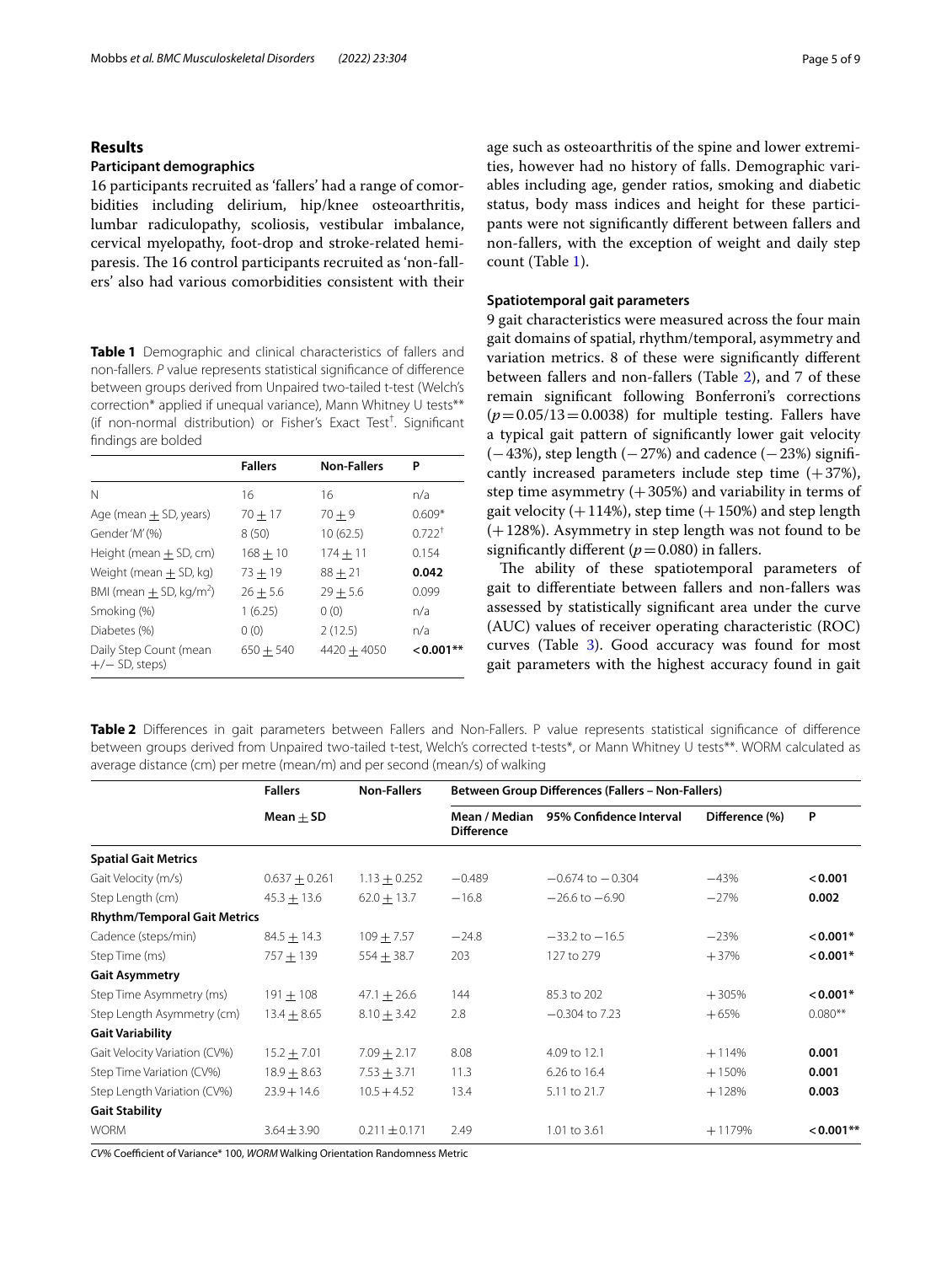#### <span id="page-5-0"></span>**Table 3** AUC values of ROC curves for gait parameters in discriminating between Fallers and Non-Fallers

|                                     | <b>AUC</b> | Std. Error |                    | 95% Confidence Interval |         |
|-------------------------------------|------------|------------|--------------------|-------------------------|---------|
|                                     |            |            | <b>Upper Bound</b> | <b>Lower Bound</b>      |         |
| <b>Spatial Gait Metrics</b>         |            |            |                    |                         |         |
| Gait Velocity (m/s)                 | 0.910      | 0.051      | 1.000              | 0.810                   | < 0.001 |
| Step Length (cm)                    | 0.801      | 0.079      | 0.955              | 0.647                   | 0.004   |
| <b>Rhythm/Temporal Gait Metrics</b> |            |            |                    |                         |         |
| Step Time (ms)                      | 0.938      | 0.045      | 1.000              | 0.849                   | < 0.001 |
| <b>Gait Asymmetry</b>               |            |            |                    |                         |         |
| Step Time Asymmetry (ms)            | 0.902      | 0.060      | 1.000              | 0.787                   | 0.001   |
| Step Length Asymmetry (cm)          | 0.684      | 0.095      | 0.870              | 0.497                   | 0.077   |
| <b>Gait Variability</b>             |            |            |                    |                         |         |
| Gait Velocity Variation (CV%)       | 0.904      | 0.056      | 1.000              | 0.794                   | 0.001   |
| Step Time Variation (CV%)           | 0.875      | 0.068      | 1.000              | 0.741                   | 0.001   |
| Step Length Variation (CV%)         | 0.825      | 0.079      | 0.981              | 0.670                   | 0.002   |
| <b>Gait Stability</b>               |            |            |                    |                         |         |
| <b>WORM</b>                         | 0.965      | 0.028      | 1.000              | 0.9108                  | < 0.001 |

*AUC* Area under the curve*, ROC* Receiver Operating Characteristic*, Std. Error Standard Error, CV%* Coefcient of variance*\** 100, *WORM* Walking Orientation Randomness Metric

velocity ( $AUC = 0.91$ ), step time ( $AUC = 0.94$ ), asymmetry in step time ( $AUC=0.90$ ), and variation in gait velocity  $(AUC = 0.90)$ .

## **WORM scores**

Walking stability according to WORM scores (cm/s) was signifcantly diferent (*p*<0.001), being 17-fold higher (mean  $\pm$  standard deviation) in fallers (3.64  $\pm$  3.90) compared to non-fallers (0.21 $\pm$ 0.17). These differences in WORM scores (as seen in Tables [2](#page-4-1) and [3](#page-5-0)) show high accuracy  $(AUC=0.97)$  in differentiating fallers from non-fallers with a sensitivity of 87.50% and specifcity of 93.75% when selecting the cut-off (WORM  $> 0.51$  cm) with highest likelihood ratio (14.00).

## **Discussion**

Through wearable accelerometry we have identified the relevant gait variables with high discriminative power in classifying fallers from non-fallers: gait velocity, step time, gait asymmetry (in step time) and gait variability (in gait velocity). Our identifcation of signifcantly diferent gait parameters in fallers largely aligns with existing fndings in literature such as reduced walking speed [\[27](#page-7-20), [28](#page-7-21), [62\]](#page-8-13), cadence [[28,](#page-7-21) [62\]](#page-8-13) and stride/step length [\[27](#page-7-20), [62](#page-8-13)] with greater step time (in double support) [\[28](#page-7-21)], gait variability (in swing time)  $[28]$  $[28]$  and gait asymmetry  $[39, 62]$  $[39, 62]$  $[39, 62]$  $[39, 62]$ . These gait defcits in the fallers group could be attributable to dysfunction of muscle strength, balance, proprioceptive physiology and/or disuse-related [\[63\]](#page-8-14). In this pilot study we have also introduced the WORM score, demonstrating its discriminative performance in a preliminary sample size of 16 fallers, affirming clinical utility for further research.

The novel gait metric investigated in the present study (WORM), assesses walking stability as measured by truncal motion in the transverse-plane during walking. The rationale for WORM stems from existing theories surrounding centre of mass (COM) motion [\[64](#page-8-15)[–66\]](#page-8-16) during ambulation, when considering the translation of the body system as a whole. Previous clinical studies and mathematical modelling suggests COM motion to undergo a closed fgure-of-eight path (a 'bow-tie' shape), upwardly concaved in the frontal plane [[65](#page-8-17), [67–](#page-8-18)[69](#page-8-19)]. Measurement of COM trajectory (especially its lateral motion) is thus clinically relevant to understanding and predicting falls, as they mostly occur towards the lateral direction [\[55](#page-8-7)].

WORM's methodology provides an alternative to measuring 'COM' at the lower lumbar vertebrae. We believe a chest-based sensor placement incorporates compensatory truncal inclinations and/or upper limb motions (that seek to ofset pathological lower limb biomechanics) in assessing walking stability. Greater truncal motion due to these compensatory gait alterations likely enabled discrimination of fallers from non-fallers via WORM in the present study. Our fnding aligns with consensus in literature regarding truncal sway measurements offering useful information to distinguish gait abnormalities and fallers [[70,](#page-8-20) [71](#page-8-21)].

The WORM calculation (averaged as mean per metre and per second of walking) was justifed by Fukuchi et al's recommendations when analysing pathological gait patterns, to consider the confounding efects of higher gait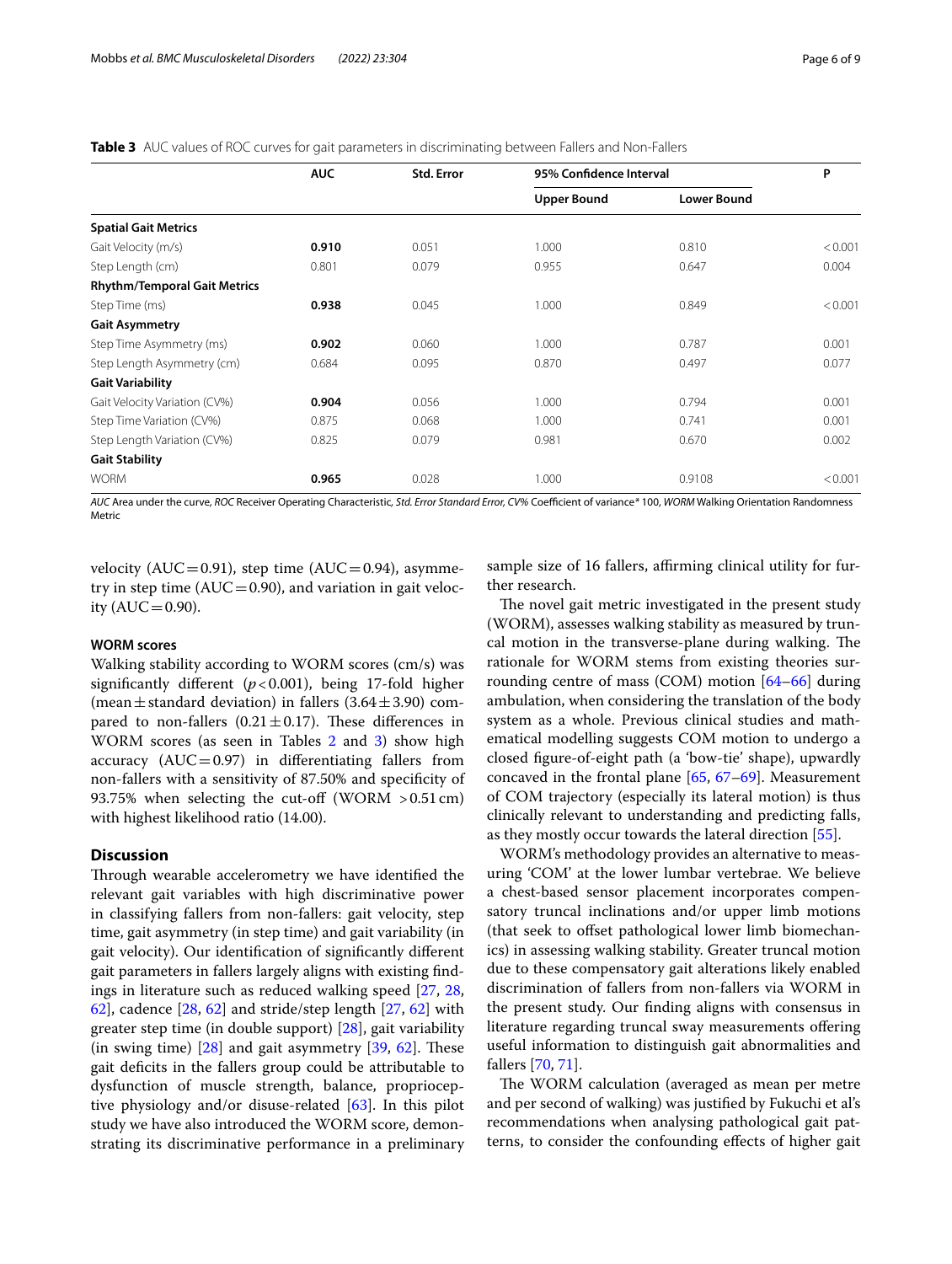speeds increasing the amplitudes of spatiotemporal parameters, joint kinematics, joint kinetics, and ground reaction forces [\[72](#page-8-22)]. This is likely due to velocity-related changes in the total length of the fgure-of-eight path due to shortening of its lateral oscillations [[45\]](#page-7-37). As manifested in the present study, the relationship between truncal sway and gait velocity in older adults offers insight into diferences between fallers and non-fallers [\[70](#page-8-20)]. Although truncal sway decreases with increased gait velocity in clinically normal gait according to Tesio et al. 2019 [\[45](#page-7-37)], this relationship likely ceases to exist in pathological gait thereby accounting for greater WORM scores in fallers.

The proposed method presents an objective, unsupervised and unobtrusive method of point-of-care testing to assess walking stability and balance in both clinical and community settings. The WORM score provides clinicians, patients and carers with a quantifcation of walking instability serving as an accurate and sensitive biomarker for falls-risk. WORM may guide falls-preventative interventions in the elderly such as mobility assistance (walking aids), home modifcations [\[73](#page-8-23)], alterations to medication regiments [\[74,](#page-8-24) [75](#page-8-25)], or physical therapy [\[76](#page-8-26)]. We have reported WORM scores for non-fallers versus fallers, however the intermediate scores between these 2 points may provide further insight into fall-risk stratifcation to guide these interventions. WORM may also serve clinical utility in minimising post-intervention falls in the community for example when planning safe discharge, rehabilitation and home care [[77](#page-8-27)].

A limitation of the present study would be the classifcation of faller status based on retrospective history (albeit recent in the preceding week). Although, classifcation of faller status based on retrospective history can be justifed by the fact prior history of falls strongly predicts future falls [\[20,](#page-7-15) [21](#page-7-17), [59\]](#page-8-10), future studies in prospective fallers may enable confrmation of 'real-world' falls-prediction capabilities in community and at-home settings. Despite promising fndings in this preliminary study, the sample size of 32 participants is a limitation. Moreover, accuracy and re-test reliability is unknown without future validation in larger external datasets. Moreover, challenges commonly faced by medical wearable devices such as battery life and missed communication (sensor failure and consequent data loss for one patient), were also experienced in the present study [[78](#page-8-28)].

We have reported on a single aspect of walking instability (velocity of truncal sway) being sensitive and specifc in our sample population of fallers. However, future research may consider the utility of path lengths and area of truncal sway. The discriminative performance of these WORM scores may vary among pathologies. Other avenues of research include: defning normative values of WORM depending on age and sex, leveraging artifcial intelligence classifcation techniques (such as machine learning, deep neural learning) in future analyses and validation in more specifc pathological populations (knee/ hip osteoarthritis, multiple sclerosis, Parkinson's disease).

## **Conclusion**

In this pilot study we have also introduced the WORM score, demonstrating its discriminative performance in distinguishing high-risk falls patients from an agematched cohort of non-fallers. WORM is a novel gait metric assessing walking stability as measured by truncal motion during ambulation and shows promise for falls prediction.

#### **Supplementary Information**

The online version contains supplementary material available at [https://doi.](https://doi.org/10.1186/s12891-022-05211-1) [org/10.1186/s12891-022-05211-1](https://doi.org/10.1186/s12891-022-05211-1).

**Additional fle 1.**

#### **Acknowledgements**

The authors would like to thank the staff from NeuroSpine clinic for assisting with conduct of the project and provision of study materials.

#### **Authors' contributions**

(I): Conception and design: RM. (II): Administrative support: RM, MM, (III): Provision of study materials or patients: RJM, CB, DH. (IV): Collection and assembly of data: DH, CB, LS, PN. (V): Data analysis and interpretation: PN, RJM, RDF. (VI): Manuscript writing: RM, PN, RDF, (VII): Final approval of manuscript: All authors.

## **Funding**

The authors declare that they have no funding.

#### **Availability of data and materials**

The datasets generated during and analysed during the current study are not publicly available due to authors' ownership of intellectual property rights but are available from the corresponding author on reasonable request.

#### **Declarations**

#### **Ethics approval and consent to participate**

Ethics for this study was obtained from the South-Eastern Sydney Local Health District Ethics Board under reference code HREC: 17/184. All methods were carried out in accordance with the guidelines and regulations of the ethics approval. Written informed consent was obtained from included participants prior to participation in this study.

## **Consent for publication**

Not applicable.

#### **Competing interests**

The authors declare that they have no competing interests.

#### **Author details**

<sup>1</sup> Faculty of Medicine, University of New South Wales, Sydney, Australia.<br><sup>2</sup> NeuroSpine Surgery Besearch Group (NSURG), Sydney, Australia. <sup>3</sup> Wea NeuroSpine Surgery Research Group (NSURG), Sydney, Australia. <sup>3</sup>Wearables and Gait Analysis Research Group (WAGAR), Sydney, Australia. <sup>4</sup>Department of Neurosurgery, Prince of Wales Hospital, Sydney, Australia. <sup>5</sup>Neuro Spine Clinic, Prince of Wales Private Hospital, 320-346 Barker St, Randwick, NSW 2031, Australia. <sup>6</sup> School of Mathematics and Computer Science, University of New South Wales (UNSW), Sydney, Australia.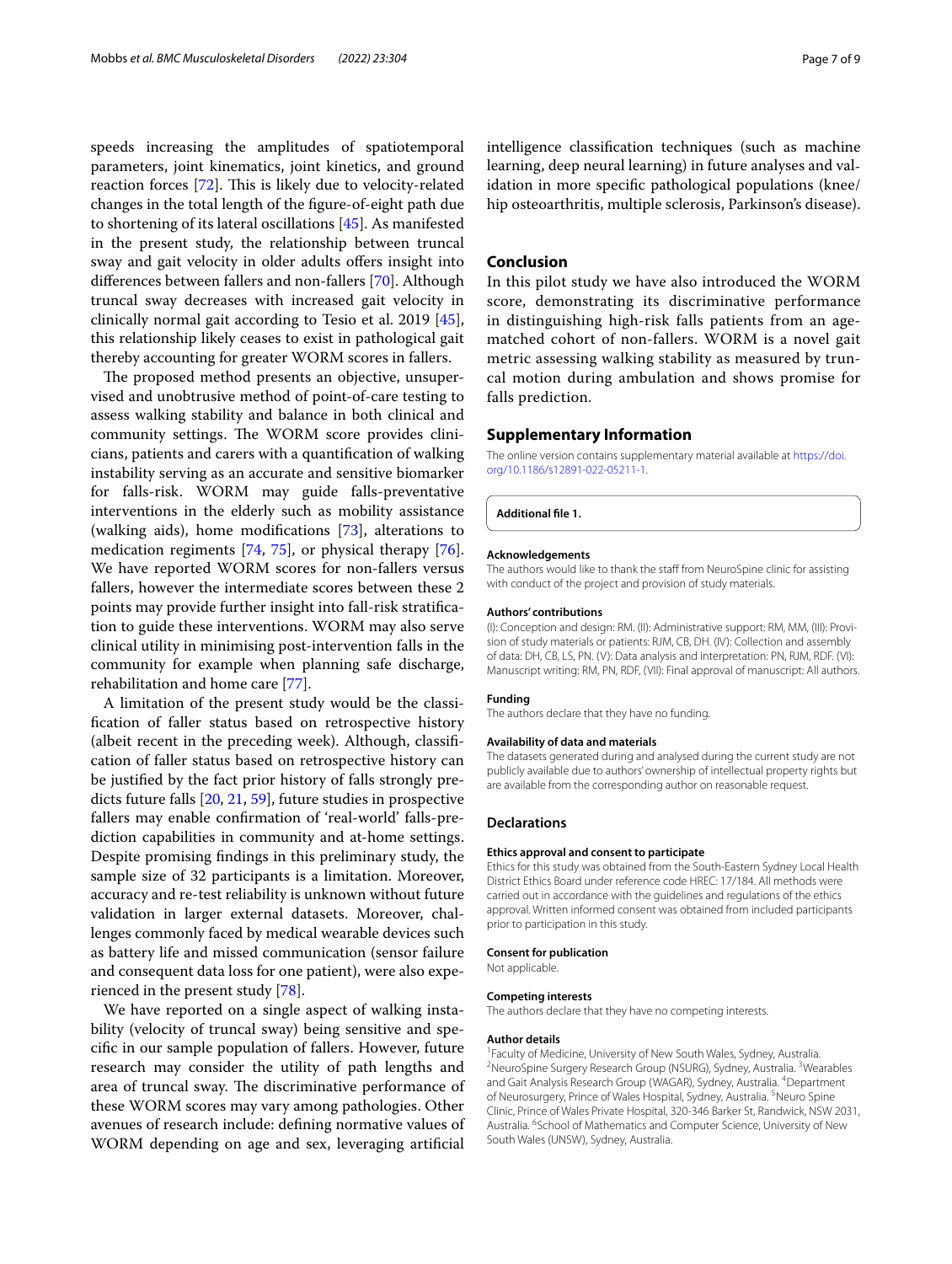Received: 5 September 2021 Accepted: 4 March 2022<br>Published online: 29 March 2022

- **References**
- <span id="page-7-0"></span>Kirtley C. Clinical gait analysis: theory and practice. Elsevier Health Sci. 2006.
- 2. Mobbs RJ. Gait velocity (walking speed) is an indicator of spine health, and objective measure of pre and post intervention recovery for spine care providers. J Spine Surg. 2020;6(2):353.
- 3. Mobbs RJ, Betteridge C. Daily step count and walking speed as general measures of patient wellbeing. J Spine Surg. 2020;6(3):635.
- <span id="page-7-1"></span>4. Ebersbach G, Moreau C, Gandor F, Defebvre L, Devos D. Clinical syndromes: parkinsonian gait. Mov Disord. 2013;28(11):1552–9.
- <span id="page-7-2"></span>5. Yavuzer G. Three-dimensional quantitative gait analysis. Acta Orthop Traumatol Turc. 2009;43(2):94–101.
- 6. Cappozzo A. Gait analysis methodology. Hum Mov Sci. 1984;3(1–2):27–50.
- 7. Mirelman A, Shema S, Maidan I, Hausdorff JM. Gait Handb Clin Neurol. 2018;159:119–34.
- <span id="page-7-3"></span>8. Brodie MA, Beijer TR, Canning CG, Lord SR. Head and pelvis stride-tostride oscillations in gait: validation and interpretation of measurements from wearable accelerometers. Physiol Meas. 2015;36(5):857.
- <span id="page-7-4"></span>9. Toro B, Nester C, Farren P. A review of observational gait assessment in clinical practice. Physiother Theory Pract. 2003;19(3):137–49.
- <span id="page-7-5"></span>10. Gor-García-Fogeda MD, de la Cuerda RC, Tejada MC, Alguacil-Diego IM, Molina-Rueda F. Observational gait assessments in people with neurological disorders: a systematic review. Arch Phys Med Rehabil. 2016;97(1):131–40.
- <span id="page-7-6"></span>11. Perring J, Mobbs R, Betteridge C. Analysis of patterns of gait deterioration in patients with lumbar spinal stenosis. World Neurosurg. 2020;141:e55–e9.
- <span id="page-7-7"></span>12. Valenti G, Bonomi AG, Westerterp KR. Walking as a contributor to physical activity in healthy older adults: 2 week longitudinal study using accelerometry and the doubly labeled water method. JMIR mHealth and uHealth. 2016;4(2):e5445.
- <span id="page-7-8"></span>13. Tao W, Liu T, Zheng R, Feng H. Gait analysis using wearable sensors. Sensors. 2012;12(2):2255–83.
- <span id="page-7-9"></span>14. Larkin K, Schauss S, Elnicki D, Goodie J. Detecting white coat and reverse white coat efects in clinic settings using measures of blood pressure habituation in the clinic and patient self-monitoring of blood pressure. J Hum Hypertens. 2007;21(7):516–24.
- <span id="page-7-10"></span>15. Brodie MA, Coppens MJ, Lord SR, Lovell NH, Gschwind YJ, Redmond SJ, et al. Wearable pendant device monitoring using new wavelet-based methods shows daily life and laboratory gaits are diferent. Med Biol Eng Comput. 2016;54(4):663–74.
- <span id="page-7-11"></span>16. Sejdić E, Godfrey A, McIlroy W, Montero-Odasso M. Engineering human gait and the potential role of wearable sensors to monitor falls. Falls and Cognition in Older Persons: Springer. 2020:401–26.
- <span id="page-7-12"></span>17. James SL, Lucchesi LR, Bisignano C, Castle CD, Dingels ZV, Fox JT, et al. The global burden of falls: global, regional and national estimates of morbidity and mortality from the global burden of disease study 2017. Injury prevention. 2020;26(Supp 1):i3–i11.
- <span id="page-7-13"></span>18. Kim EAN, Mordiffi SZ, Bee WH, Devi K, Evans D. Evaluation of three fall-risk assessment tools in an acute care setting. J Adv Nurs. 2007;60(4):427–35.
- <span id="page-7-14"></span>19. Chapman J, Bachand D, Hyrkäs K. Testing the sensitivity, specifcity and feasibility of four falls risk assessment tools in a clinical setting. J Nurs Manag. 2011;19(1):133–42.
- <span id="page-7-15"></span>20. Summary of the updated American Geriatrics Society/British geriatrics society clinical practice guideline for prevention of falls in older persons. J Am Geriatr Soc. 2011;59(1):148–57.
- <span id="page-7-17"></span>21. Ambrose AF, Paul G, Hausdorff JM. Risk factors for falls among older adults: a review of the literature. Maturitas. 2013;75(1):51–61.
- 22. Sartini M, Cristina ML, Spagnolo AM, Cremonesi P, Costaguta C, Monacelli F, et al. The epidemiology of domestic injurious falls in a community dwelling elderly population: an outgrowing economic burden. Eur J Pub Health. 2010;20(5):604–6.
- <span id="page-7-16"></span>23. Axer H, Axer M, Sauer H, Witte OW, Hagemann G. Falls and gait disorders in geriatric neurology. Clin Neurol Neurosurg. 2010;112(4):265–74.
- <span id="page-7-18"></span>24. Tinetti ME, Speechley M, Ginter SF. Risk factors for falls among elderly persons living in the community. N Engl J Med. 1988;319(26):1701–7.
- 25. Rubenstein LZ, Josephson KR, Robbins AS. Falls in the nursing home. Ann Intern Med. 1994;121(6):442–51.
- <span id="page-7-19"></span>26. Deandrea S, Lucenteforte E, Bravi F, Foschi R, La Vecchia C, Negri E. Risk factors for falls in community-dwelling older people: a systematic review and meta-analysis. Epidemiology. 2010;21(5):658–68.
- <span id="page-7-20"></span>27. Bower K, Thilarajah S, Pua Y-H, Williams G, Tan D, Mentiplay B, et al. Dynamic balance and instrumented gait variables are independent predictors of falls following stroke. J Neuroeng Rehabil. 2019;16(1):1–9.
- <span id="page-7-21"></span>28. Mihailovic A, De Luna RM, West SK, Friedman DS, Gitlin LN, Ramulu PY. Gait and balance as predictors and/or mediators of falls in Glaucoma. Invest Ophthalmol Vis Sci 2020;61(3):30-.
- <span id="page-7-22"></span>29. Hollman JH, Kovash FM, Kubik JJ, Linbo RA. Age-related diferences in spatiotemporal markers of gait stability during dual task walking. Gait Posture. 2007;26(1):113–9.
- <span id="page-7-23"></span>30. Hausdorff JM, Cudkowicz ME, Firtion R, Wei JY, Goldberger AL. Gait variability and basal ganglia disorders: stride-to-stride variations of gait cycle timing in Parkinson's disease and Huntington's disease. Mov Disord. 1998;13(3):428–37.
- <span id="page-7-24"></span>31. Hausdorff JM, Rios DA, Edelberg HK. Gait variability and fall risk in community-living older adults: a 1-year prospective study. Arch Phys Med Rehabil. 2001;82(8):1050–6.
- <span id="page-7-25"></span>32. Matsumoto H, Makabe T, Morita T, Ikuhara K, Kajigase A, Okamoto Y, et al. Accelerometry-based gait analysis predicts falls among patients with a recent fracture who are ambulatory: a 1-year prospective study. Int J Rehabil Res. 2015;38(2):131–6.
- <span id="page-7-26"></span>33. Nikaido Y, Urakami H, Akisue T, Okada Y, Katsuta N, Kawami Y, et al. Associations among falls, gait variability, and balance function in idiopathic normal pressure hydrocephalus. Clin Neurol Neurosurg. 2019;183:105385.
- <span id="page-7-27"></span>34. Isho T, Tashiro H, Usuda S. Accelerometry-based gait characteristics evaluated using a smartphone and their association with fall risk in people with chronic stroke. J Stroke Cerebrovasc Dis. 2015;24(6):1305–11.
- <span id="page-7-28"></span>35. Craig JJ, Bruetsch AP, Huisinga JM. Coordination of trunk and foot acceleration during gait is afected by walking velocity and fall history in elderly adults. Aging Clin Exp Res. 2019;31(7):943–50.
- <span id="page-7-29"></span>36. Liu J, Zhang X, Lockhart TE. Fall risk assessments based on postural and dynamic stability using inertial measurement unit. Saf Health Work. 2012;3(3):192–8.
- <span id="page-7-30"></span>37. Yoneyama M. Visualising gait symmetry/asymmetry from acceleration data. Comput Methods Biomech Biomed Engin. 2015;18(9):923–30.
- <span id="page-7-31"></span>38. Caliandro P, Conte C, Iacovelli C, Tatarelli A, Castiglia SF, Reale G, et al. Exploring risk of falls and dynamic unbalance in cerebellar ataxia by inertial sensor assessment. Sensors. 2019;19(24):5571.
- <span id="page-7-32"></span>39. Punt M, Bruijn SM, van Schooten KS, Pijnappels M, van de Port IG, Wittink H, et al. Characteristics of daily life gait in fall and non fall-prone stroke survivors and controls. J Neuroeng Rehabil. 2016;13(1):1–7.
- 40. Najaf B, Horn D, Marclay S, Crews RT, Wu S, Wrobel JS. Assessing postural control and postural control strategy in diabetes patients using innovative and wearable technology. J Diabetes Sci Technol. 2010;4(4):780–91.
- <span id="page-7-33"></span>41. Schwenk M, Mohler J, Wendel C, D'Huyvetter K, Fain M, Taylor-Piliae R, et al. Wearable sensor-based in-home assessment of gait, balance, and physical activity for discrimination of frailty status: baseline results of the Arizona frailty cohort study. Gerontology. 2015;61(3):258–67.
- <span id="page-7-34"></span>42. Nikaido Y, Akisue T, Kajimoto Y, Ikeji T, Kawami Y, Urakami H, et al. The efect of CSF drainage on ambulatory center of mass movement in idiopathic normal pressure hydrocephalus. Gait Posture. 2018;63:5–9.
- <span id="page-7-35"></span>43. Nazarahari M, Rouhani H. Detection of daily postures and walking modalities using a single chest-mounted tri-axial accelerometer. Med Eng Phys. 2018;57:75–81.
- <span id="page-7-36"></span>44. Swearingen JJ, Young JW. Determination of centers of gravity of children, sitting and standing: Federal Aviation Agency. Office of Aviation Medicine. 1965.
- <span id="page-7-37"></span>45. Tesio L, Rota V. The motion of body Center of Mass during Walking: a review oriented to clinical applications. Front Neurol. 2019;10:999.
- <span id="page-7-38"></span>46. Schepers HM, Van Asseldonk EH, Buurke JH, Veltink PH. Ambulatory estimation of center of mass displacement during walking. IEEE Trans Biomed Eng. 2009;56(4):1189–95.
- <span id="page-7-39"></span>47. Najaf B, Aminian K, Paraschiv-Ionescu A, Loew F, Bula CJ, Robert P. Ambulatory system for human motion analysis using a kinematic sensor: monitoring of daily physical activity in the elderly. IEEE Trans Biomed Eng. 2003;50(6):711–23.